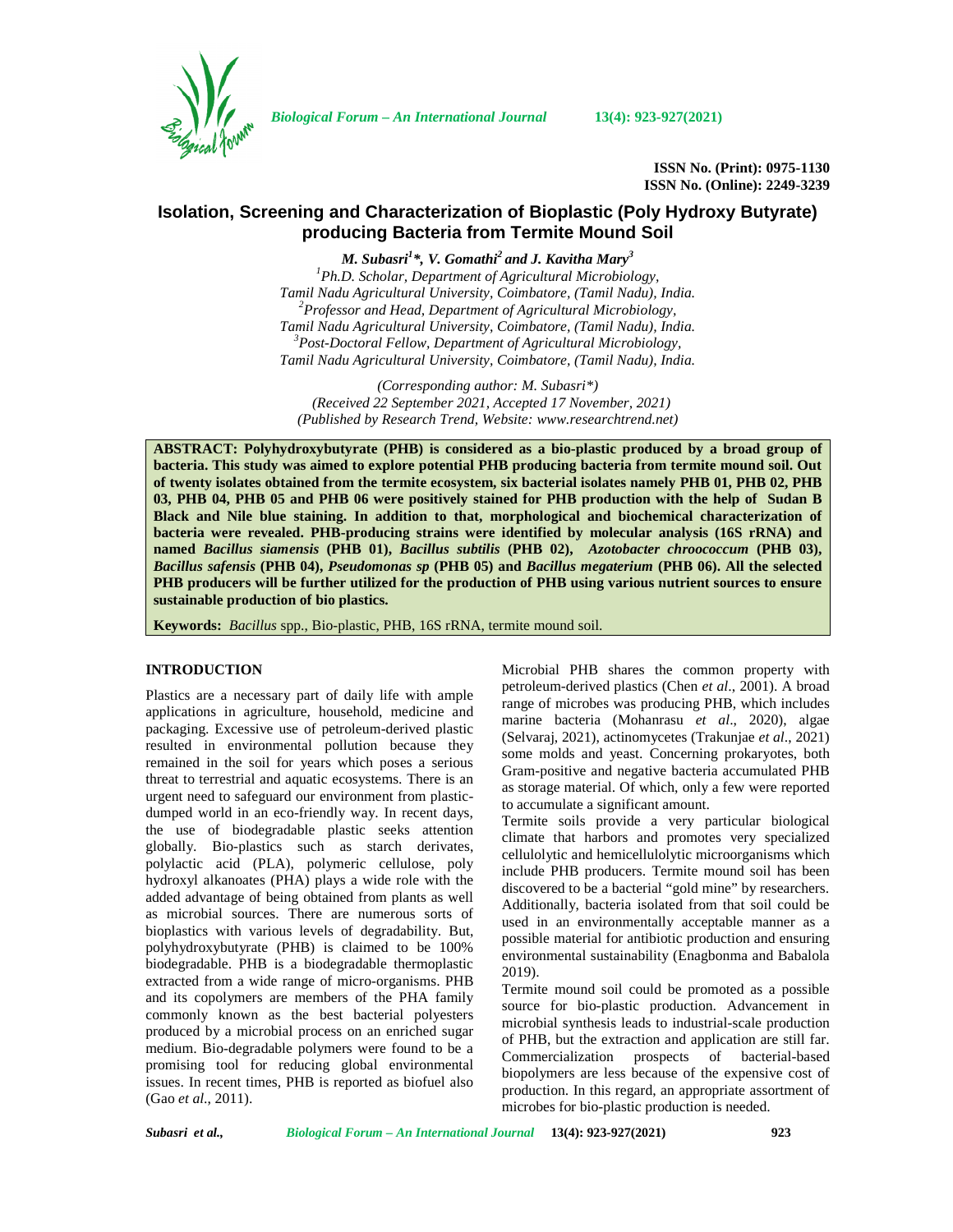*Bacillus* spp are considered super microbial factories for commercial production of PHB *Bacilli* strains have their potential to accumulate PHAs which are biodegradable and biocompatible. These strains are appealing because of their faster production time and low endotoxicity (Kumar *et al*., 2009). Hence, the present work was aimed to obtain potent PHB producers from termite mound soil.

### **MATERIALS AND METHOD**

#### *A. Sampling and Isolation*

Termite mound soil samples were collected from Western Ghats of Tamil Nadu, Coimbatore, located in 10°6″15″N and 79°44′20″E Latitude and Longitude respectively and at an altitude of 610m. Samples were stored in an ice pack and kept under -40°C for future use. Isolation was done by pour plate method using Nutrient Agar (NA) media (Beef Extract- 3 g; Glucose-<br>Different 5g; Peptone-5g; Sodium Chloride- 5g; Agar- 20 g for 1000ml). Then the plates were incubated at 37°C for 24 h. Distinguished bacterial colonies were picked and grown in modified medium ( Beef extract-3g; Glucose - 10g; Peptone-5g; Sodium Chloride-8; Agar-20g for 1000 ml) (Singh *et al*., 2011).

#### *B. Screening of the PHB accumulating isolates*

**Primary Screening.** For the primary screening of PHB producers, Sudan Black B staining was performed, using the protocol described by (Burdon *et al*., 1942). Dye solution (0.3 %) was prepared using 70% ethanol. Ten to twenty microlitre of bacterial culture was heat fixed on glass slide. Then the dye solution was added to the slide and left undisturbed. After 15 minutes, immerse the slide in xylene followed by 5% safranin as counterstain. PHB positive isolate was determined by the observation of blue-black colored cells.

**Secondary Screening** (Ostle and Holt, 1982). During Primarily screened isolates were subjected to secondary screening using Nile blue dye. Twenty four hours old bacterial culture was spread onto the modified nutrient agar plates incubated at 37°C for one day. Nile blue (0.5%) dye in acetone solution was spread onto the plates. After 15 minutes, the plates were observed under UV-Transilluminator. Positive cultures showed orange fluorescence at 460nm wavelength.

**Morphological Characterization.** Morphological characterization of isolates was done based on the distinctive shape, color and size. Gerhardt *et al*. (1981) method was adopted to study the cell morphology.

**Biochemical Characterization (John** *et al.,* **2009).** Standard protocols were used for the biochemical characterization of positively screened bacteria (sugar utilization test, IMViC test, catalase test, nitrate test, urease test).

**Molecular Identification of PHB isolates.** Genomic DNA from bacterial isolates were extracted using the standard protocol. 16s rRNA sequencing was done. Then the sequence was deposited in GenBank to obtain accession number. Finally, phylogenetic tree was constructed and the isolates were listed in the Table 4.

## **RESULTS AND DISCUSSION**

Petroleum based plastics play major role in our daily lives due to their availability and ease accessability. Besides, it creates environmental pollution. Scientists were creating an alternative, which ends in biodegradable plastic. There has been an increased demand in public as well as scientific research for the development of biodegradable polymers. Microorganisms provide a source of bioplastic (PHB) as cytoplasmic inclusions which are similar to polypropylene. PHB is accumulated during stress conditions. Based on the properties like biodegradable and nontoxic, it can be used for medical applications also. But the drawback in PHB stretches out in its cost of production, which is preferably high than the petroleum plastics with the current production rate it can't compete with petroleum derivatives.

Different genera (*Pseudomonas*, *Ralstonia, Acinetobacter*, *Bacillus*, *Rhizobium*) of bacteria synthesize PHA and *Bacillus* strains were considered as hyper accumulator (Lee *et al*., 1996). Other genus like *Serratia* and *Proteus* also revelaed the PHB producing ability that was isolated from agricultural soil at southern region of Morocco (Aragosa *et al*., 2021). In this present work, attempts were made to isolate potent PHB producers from termite mound soil. In nature, termites solely depend on plant litter as the main source of food, it confirms the rich source of organic matter present around the termite mound. Hence the termite soil from the mound is used for the isolation of PHB producers. PHB-producing microbes were isolated from different environments such as municipal sewage sludge (Reddy *et al*., 2009), fish gut (Kaynar and Beyatli, 2009), marine environments (Arun *et al*., 2009), palm oil mill effluent (Alias and Tan, 2005).

the isolation of PHB producing microorganisms, it is essential to screen the bacteria with the help of lipophilic stain Sudan Black-B. It reveals the intracellular lipid matter present in the cytoplasm (Burdon, 1946). Bluish black colonies were regarded as PHB producers and white coloured colonies were recognized as non PHB producers. Based on colour change, the bacterial isolates can be selected as positive for the production of PHB in plate assay. The microbial isolates were positive for the two stains Stain I (Sudan black B) and Stain II (Nile Blue A) were quantitatively screened for PHB production. Among the twenty isolates, only 6 isolates having the capacity to accumulate PHB was screened using Sudan B Black and Nile Blue staining respectively (Table 1). Appearance of bluish-black color and the orange fluorescence under UV-Transilluminator confirms the PHB production (Fig. 1A, B). In this study, six positive bacterial isolates (PHB 01, PHB 02, PHB 03, PHB 04, PHB 05, and PHB 06) are screened and purified by streaking and refrigerated (-20°C) for futher experiments. Liu *et al.,* (1998) isolated PHB-producing *Rhizobium meliloti* strains using the Sudan Black B stain as a viable colony screening method.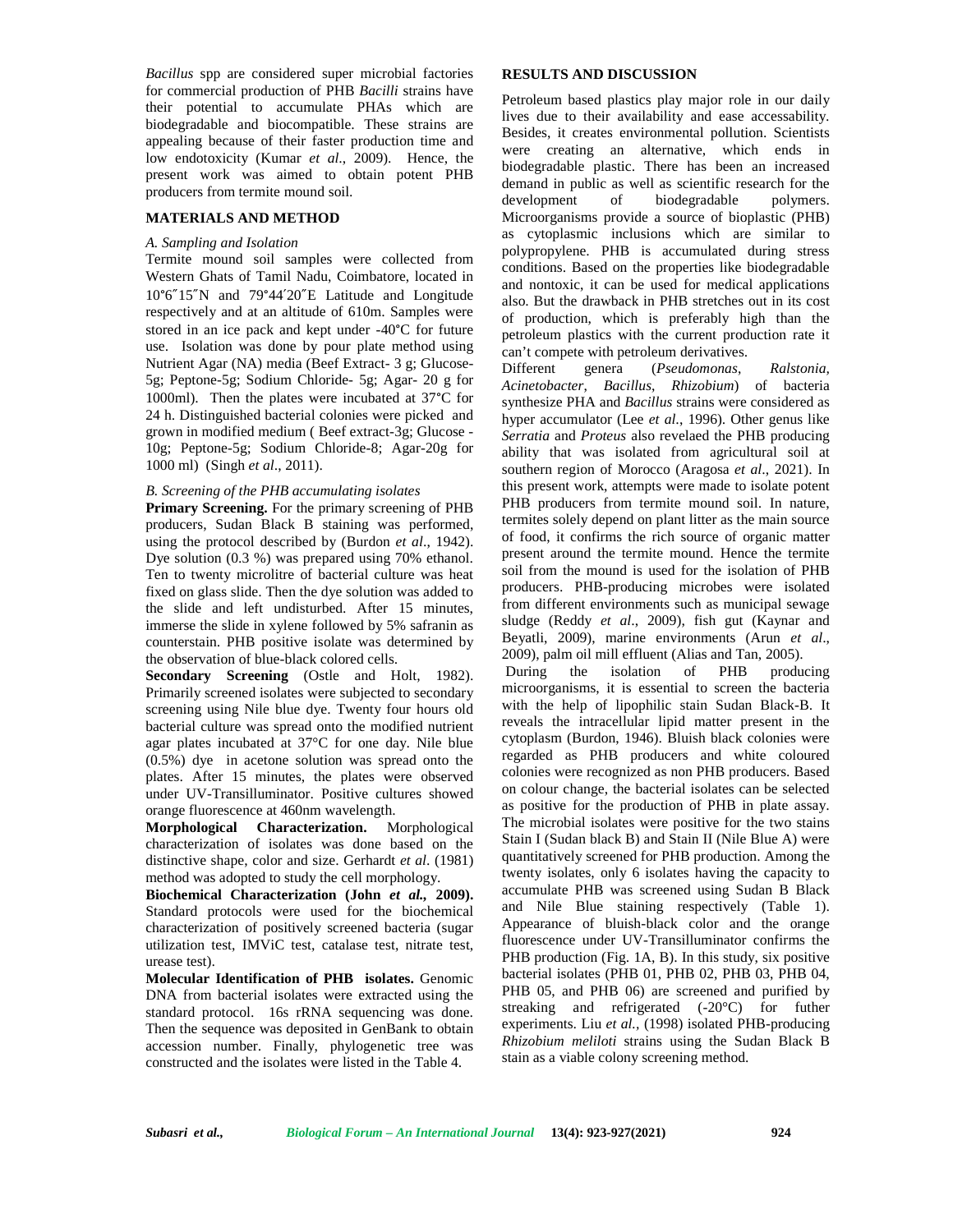| Sr. No. | <b>Isolates</b> | <b>Stain I</b> | <b>Stain II</b> |
|---------|-----------------|----------------|-----------------|
| 1.      | <b>PHB 01</b>   | $+$            | $^{+}$          |
| 2.      | <b>PHB 02</b>   | $+$            | $^{+}$          |
| 3.      | <b>PHB 03</b>   | $+$            | $^{+}$          |
| 4.      | <b>PHB 04</b>   | $^{+}$         | $^{+}$          |
| 5.      | <b>PHB 05</b>   | $+$            | $+$             |
| 6.      | <b>PHB 06</b>   | $^{+}$         | $^{+}$          |
| 7.      | <b>PHB 07</b>   |                |                 |
| 8.      | <b>PHB 08</b>   |                |                 |
| 9.      | <b>PHB 09</b>   |                |                 |
| 10.     | <b>PHB 10</b>   |                |                 |
| 11.     | <b>PHB 11</b>   |                |                 |
| 12.     | <b>PHB 12</b>   |                |                 |
| 13.     | <b>PHB 13</b>   |                |                 |
| 14.     | <b>PHB 14</b>   |                |                 |
| 15.     | <b>PHB 15</b>   |                |                 |
| 16.     | <b>PHB 16</b>   |                |                 |
| 17.     | <b>PHB 17</b>   |                |                 |
| 18.     | <b>PHB 18</b>   |                |                 |
| 19.     | <b>PHB 19</b>   |                |                 |
| 20.     | <b>PHB 20</b>   |                |                 |

**Table 1: Screening of PHB producing bacteria from termite ecosystem.**



**Fig. 1.** Sudan Black Staining.

Morphological characteristics of selected PHB producing isolates were listed in Table 2. The positive isolates from Stain I and stain II were subjected to morphological characterization. Most of the isolates appeared as white colored smooth surfaced with translucent opacity. PHB03 showed brown colored colonies, drop like elevation with translucent opacity. The shape of the isolates was observed as rod and cocci. In the microscopic observation, Gram positive and Gram negative bacteria was identified. SEM (Scanning Electron Microscope) observation confirms the morphology (rod shaped) and increased size of the bacteria after three days of incubation. Isolate PHB 01 was observed under SEM after 36 h fermentation to observe the growth of the rod-shaped bacteria.

+ Positive; - Negative; Stain I:Sudan Black B; Stain II: Nile Blue

**Table 2: Morphological Characteristics of selected PHB producing isolates.**

| <b>Isolates</b> | Color        | <b>Shape</b> | <b>Gram Staining</b> | <b>Elevation</b> | <b>Opacity</b> |
|-----------------|--------------|--------------|----------------------|------------------|----------------|
| <b>PHB 01</b>   | White        | Rod          |                      | Flat             | Translucent    |
| <b>PHB 02</b>   | White        | Rod          |                      | Elevated         | Opaque         |
| <b>PHB 03</b>   | <b>Brown</b> | Rod          |                      | Drop Like        | Translucent    |
| <b>PHB 04</b>   | White        | Rod          |                      | Convex           | Opaque         |
| <b>PHB 05</b>   | Yellow       | Cocci        |                      | Convex           | Opaque         |
| <b>PHB 06</b>   | Pale Yelow   | Rod          |                      | Drop like        | Opaque         |



**Fig. 2.** Growth of Cells under Scanning Electron Microscope.

The majority of cells (Fig. 2) appeared to be rod and grouped. All the cells appeared to have large quantities of PHA and suspected as *Bacillus* species was appeared in bluish-black color. On the basis of morphological and biochemical characters, the isolated bacteria was classified using Bergey's Manual (upto genus level). This methodology was followed to identify *Bacillus, Micrococcus, Pseudomonas* from compost sample

(Karim *et al*., 2018). Similarly, biochemical characterization helped to identify several genus (*Bacillus, Micrococcus, Arthrobacter*) isolated from animal manure and industrial sites were reported by Thapa *et al*., (2019). Likewise our results also grouped and classified under the genus level of *Bacillus, Azotobacter and Pseudomonas.* Then the isolates were confirmed molecularly using 16S rRNA sequencing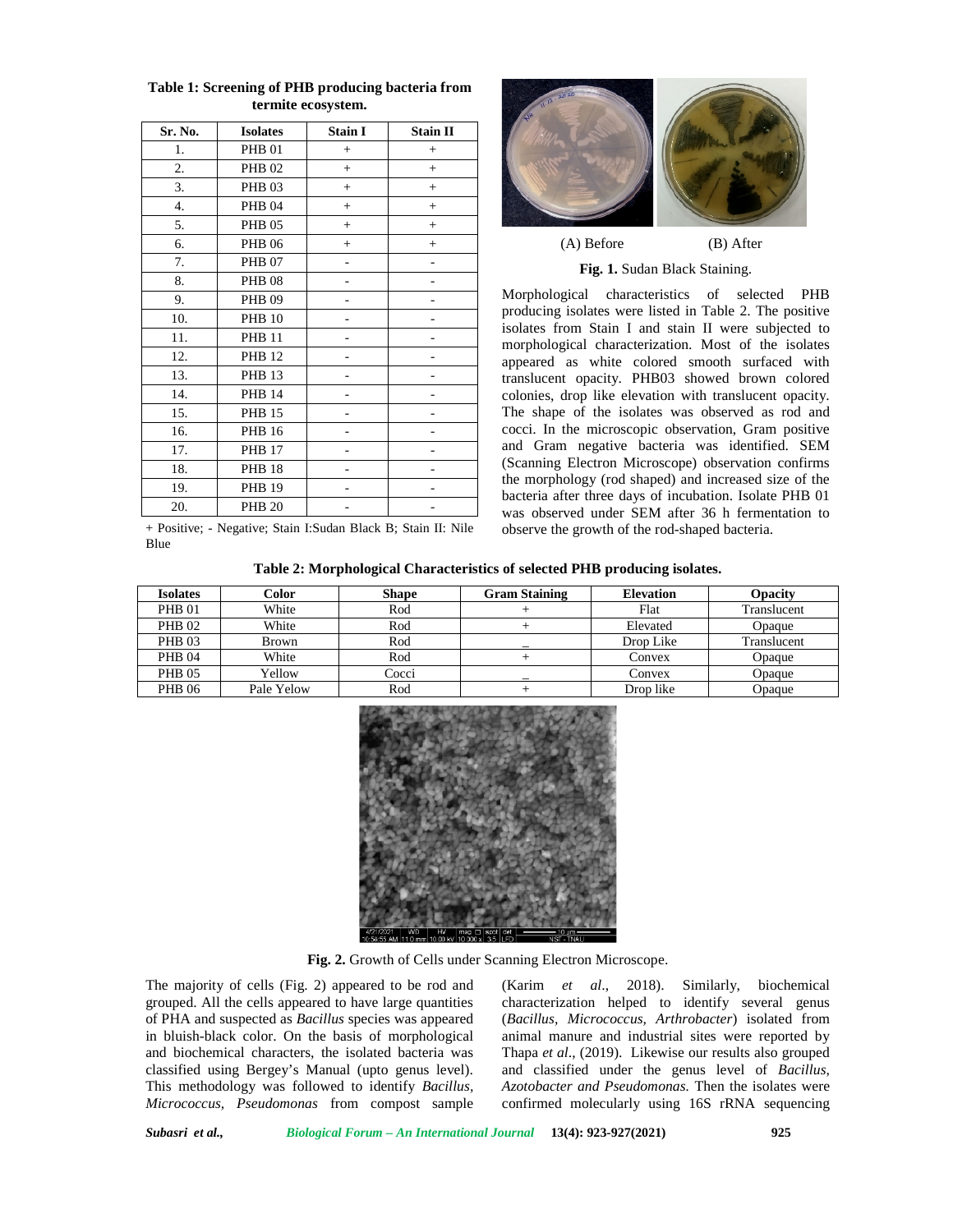and listed in Table 4. Most of the scientist reported *Bacillus* species have the ability to produce PHA using industrial waste water, industrial effluents (Full *et al*., 2006; Otari and Ghosh 2009). Present investigation also coherent with the earlier studies, because out of 6 PHB producers 4 were *Bacillus* sp. (Table 4, Plate 1).

|                 | <b>Sugar Utilization Test</b> |         |                | <b>IMViC Test</b> |                          |                          | <b>Nitrate</b>           | Catalase                 | <b>Ureas</b>                    |                          |                          |
|-----------------|-------------------------------|---------|----------------|-------------------|--------------------------|--------------------------|--------------------------|--------------------------|---------------------------------|--------------------------|--------------------------|
| <b>Isolates</b> | Glucose                       | Lactose | <b>Maltose</b> | <b>Sucrose</b>    | Indole                   | MR                       | <b>VP</b>                | <b>Citrat</b><br>e       | <b>Reduction</b><br><b>Test</b> | <b>Test</b>              | e Test                   |
| <b>PHB 01</b>   |                               |         |                |                   | $\overline{\phantom{0}}$ | $\overline{\phantom{a}}$ | $\overline{\phantom{0}}$ | ÷                        |                                 |                          | $^{+}$                   |
| <b>PHB 02</b>   |                               |         |                |                   | $\overline{\phantom{0}}$ | $\overline{\phantom{a}}$ | $\overline{\phantom{0}}$ | $\overline{\phantom{0}}$ |                                 |                          |                          |
| <b>PHB 03</b>   |                               |         |                |                   | ÷                        | $\overline{\phantom{a}}$ | ۰                        |                          | $\overline{\phantom{0}}$        | $\overline{\phantom{0}}$ | -                        |
| <b>PHB 04</b>   |                               |         |                |                   | $\div$                   | $\overline{\phantom{a}}$ |                          |                          |                                 | $\overline{\phantom{a}}$ |                          |
| <b>PHB 05</b>   |                               |         |                |                   | +                        | -                        |                          | ÷                        | $\overline{\phantom{a}}$        |                          | $\overline{\phantom{0}}$ |
| <b>PHB 06</b>   | ÷                             |         |                |                   | ÷                        | $\overline{\phantom{a}}$ | $\pm$                    | $\pm$                    | $\overline{\phantom{a}}$        | $\sim$                   | +                        |

**Table 3: Biochemical characterization of selected PHB producing isolates.**

+ Positive, - Negative, MR: Methyl Red, VP: Voges- Proskauer

| Table 4: Molecular identification of selected PHB producing bacterial isolates. |  |
|---------------------------------------------------------------------------------|--|
|---------------------------------------------------------------------------------|--|

| <b>Isolates Code</b> | Name of the bacteria     | Similarity $(\% )$ | <b>Accession No.</b> |
|----------------------|--------------------------|--------------------|----------------------|
| PHB 01               | Bacillus siamensis       | 98                 | MW440618             |
| <b>PHB 02</b>        | <b>Bacillus</b> subtilis |                    | MW440620             |
| <b>PHB 03</b>        | Azotobacter chroococcum  | 96                 | MZ542284             |
| <b>PHB 04</b>        | Bacillus safensis        |                    | MZ542355             |
| <b>PHB 05</b>        | Pseudomonas sp           | 95                 | MZ542455             |
| <b>PHB 06</b>        | Bacillus megaterium      | 94                 | MZ542333             |



**Plate 1.** PHP producing isolates :- *Bacillus siamensis* (PHB 01), *Bacillus subtilis* (PHB 02), *Azotobacter chroococcum* (PHB 03), *Bacillus safensis* (PHB 04), *Pseudomonas sp* (PHB 05) and *Bacillus megaterium* (PHB 06).

# **CONCLUSION**

Poly hydroxy butrate synthesized from microorganism is known for its plasticity and have similar physiochemical properties with petroleum derived plastics. Recently many studies investigate and explore potential PHB producers and try to increase the PHB yield by optimizing the growth influencing factors. In the present study out of 20 isolates obtained from termite ecosystem, 6 bacterial isolates were conformed for PHB production and they were identified molecularly. In subsequent studies, yield of PHB may

be increased under optimized conditions. Cheap carbon substrates like agro residues, agro industrial wastes and food wastes will also used for PHB production with optimized growing condition in order to reduce the cost of production. Produced PHB will be further mixed with other bio based plastics *viz.,* Poly Lactic Acid and starch to develop biodegradable bio plastics. Present investigation is a first step towards sustainable production of bioplastic which ultimately result in sustainable environment with reduced use of petroleum derived plastics.